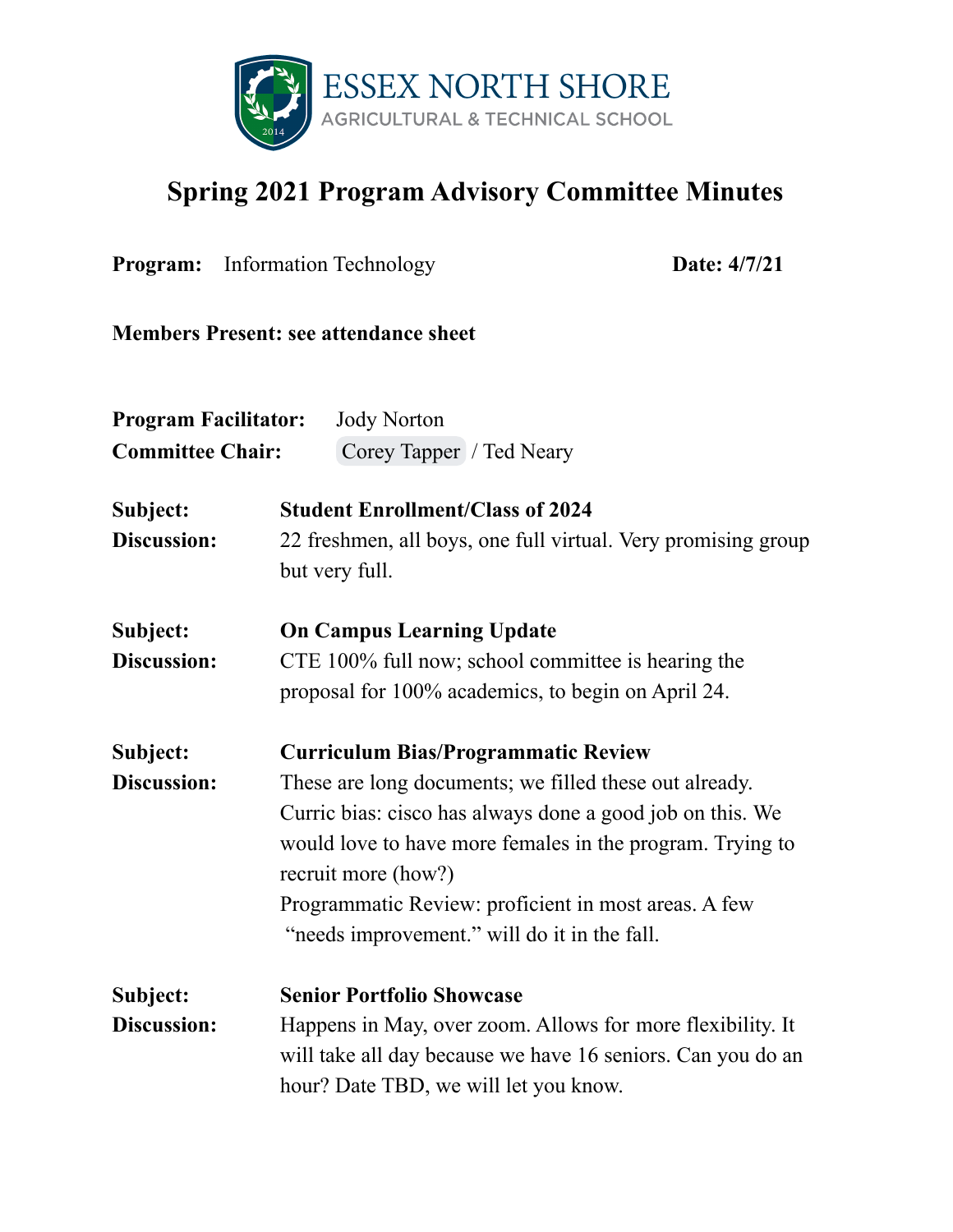

| Subject:<br><b>Discussion:</b> | <b>Employment Outlook/Industry Trends</b><br>Is anyone hiring? Kellan said yes, needs a Tier 2 service<br>desk tech. Also sysadmin/network engineer. They sell<br>obsolete semiconductors. They are crazy busy. Rochester<br>electronics. Would you consider a coop? Want to but HR is<br>not cooperating. |  |  |
|--------------------------------|------------------------------------------------------------------------------------------------------------------------------------------------------------------------------------------------------------------------------------------------------------------------------------------------------------|--|--|
|                                | https://www.rocelec.com/about/jobs<br>Summer intern? Maybe depending on covid; it would<br>normally be a college student, but they would consider a<br>high school student. IT dept. Has some leeway on hiring<br>decisions.                                                                               |  |  |
|                                | Seth set up the esxi server so that students can get industry<br>experience on virtualization. PAC was very pleased.                                                                                                                                                                                       |  |  |
| Subject:<br><b>Discussion:</b> | <b>Career tree video:</b><br>We will send it to them to watch. It's related to moving from<br>5 periods to 6 periods. We will probably have a theory class<br>for juniors during the academic cycle as well.                                                                                               |  |  |
|                                | Things were merged into clusters. Our students will now<br>take programming with Mr. Z during both junior and<br>senior year.                                                                                                                                                                              |  |  |
|                                | Filled out the Career Tree Development form.<br>All contributed their input on job titles.                                                                                                                                                                                                                 |  |  |

**Note:** A college degree is ESSENTIAL in this field. Many internship spots are only available to college students.